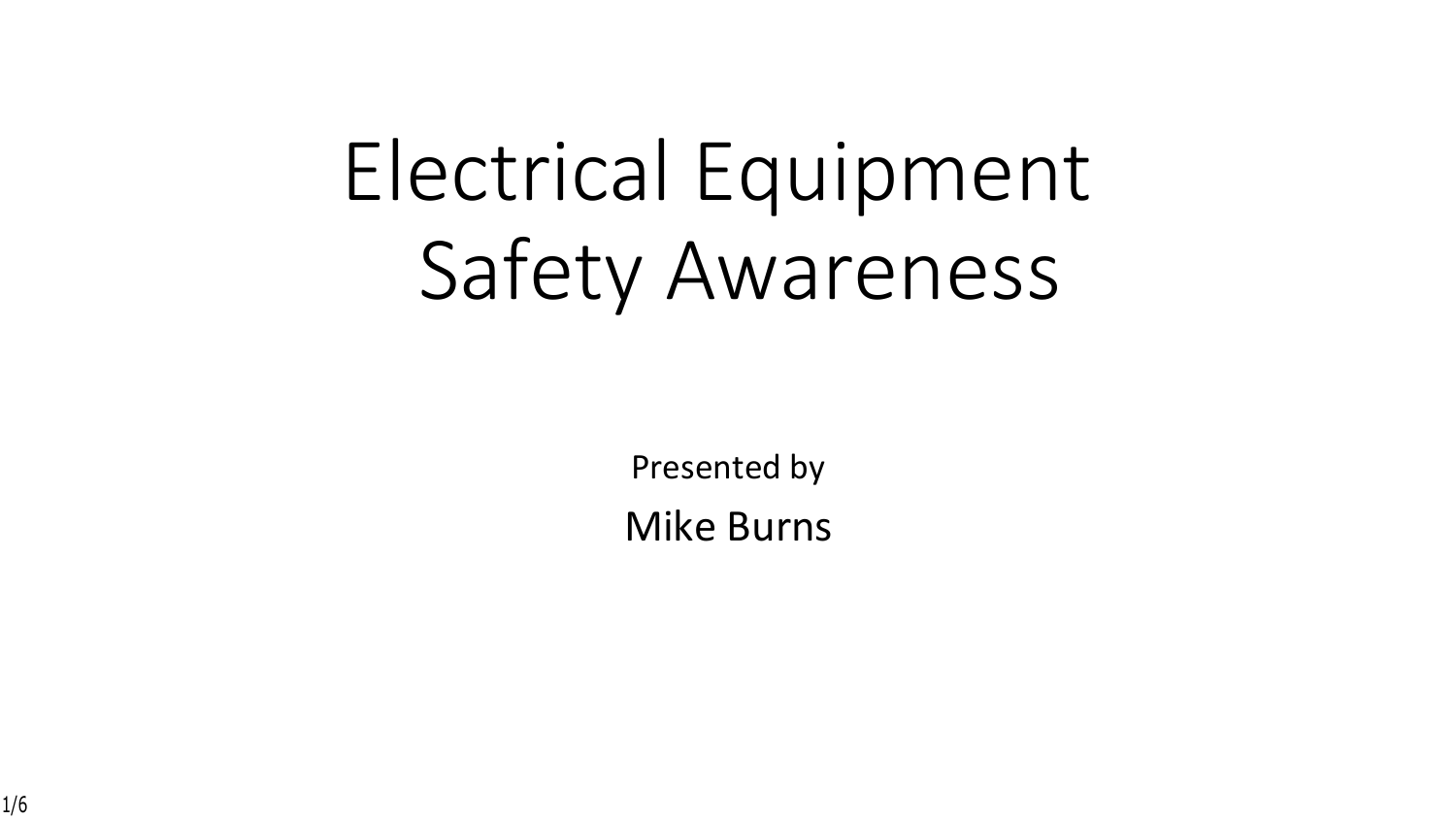#### **Aims of the Presentations/Discussions to Managers and Team Leaders on their (and user) Responsibilities Regarding Electrical Safety when Using Health Board Electrical Equipment**

- Raising awareness of electrical safety of equipment via discussions with Managers and Team Leaders with a particular emphasis on Medical Equipment (across the Health Board).
- Explaining the particular hazards associated with all electrical equipment.
- Explaining Managers and Users responsibilities in line with the Medical Device Management Policy (Policy 467).
- Explaining the relationship between the device user and the Clinical Engineering Department.
- Explaining the importance of visual and pre use checks of equipment prior to use.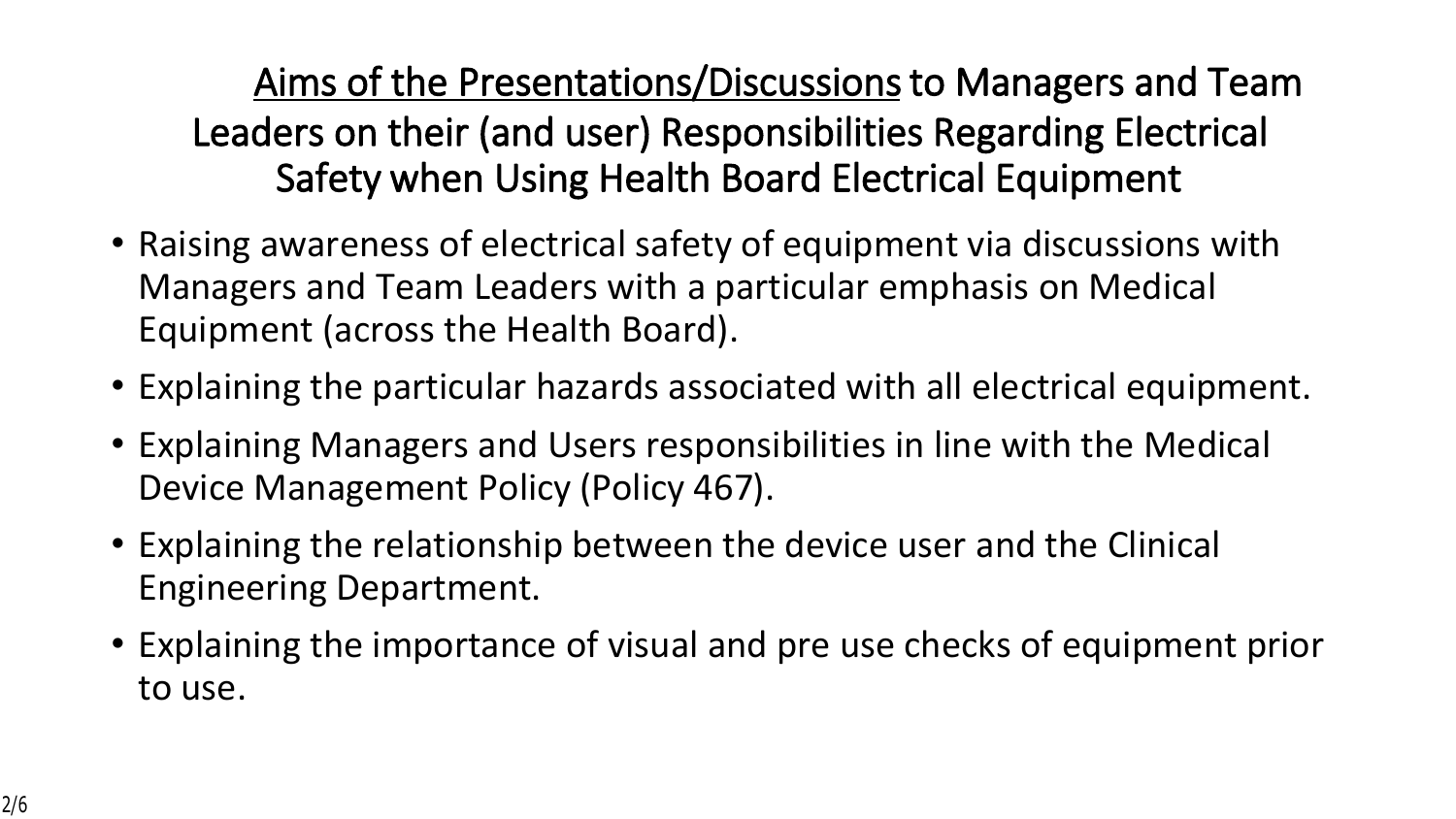Presentations/Discussions to date-& future scheduled meetings – as at 28 February 2022

Focused on Community and Mental Health/Learning Disability:

- Pembrokeshire area Bro Cerwen, & South Pembrokeshire Hospital (SPH) meetings with 9 Managers/Team Leaders.
- Ceredigion area Cardigan Integrated Care Centre.
- St Non's Ward.
- Sunderland Ward SPH.
- Bladder & Bowel Screening Clinical Nurse Specialist SPH.
- Clinical Leads SPH.
- Amman Valley Hospital.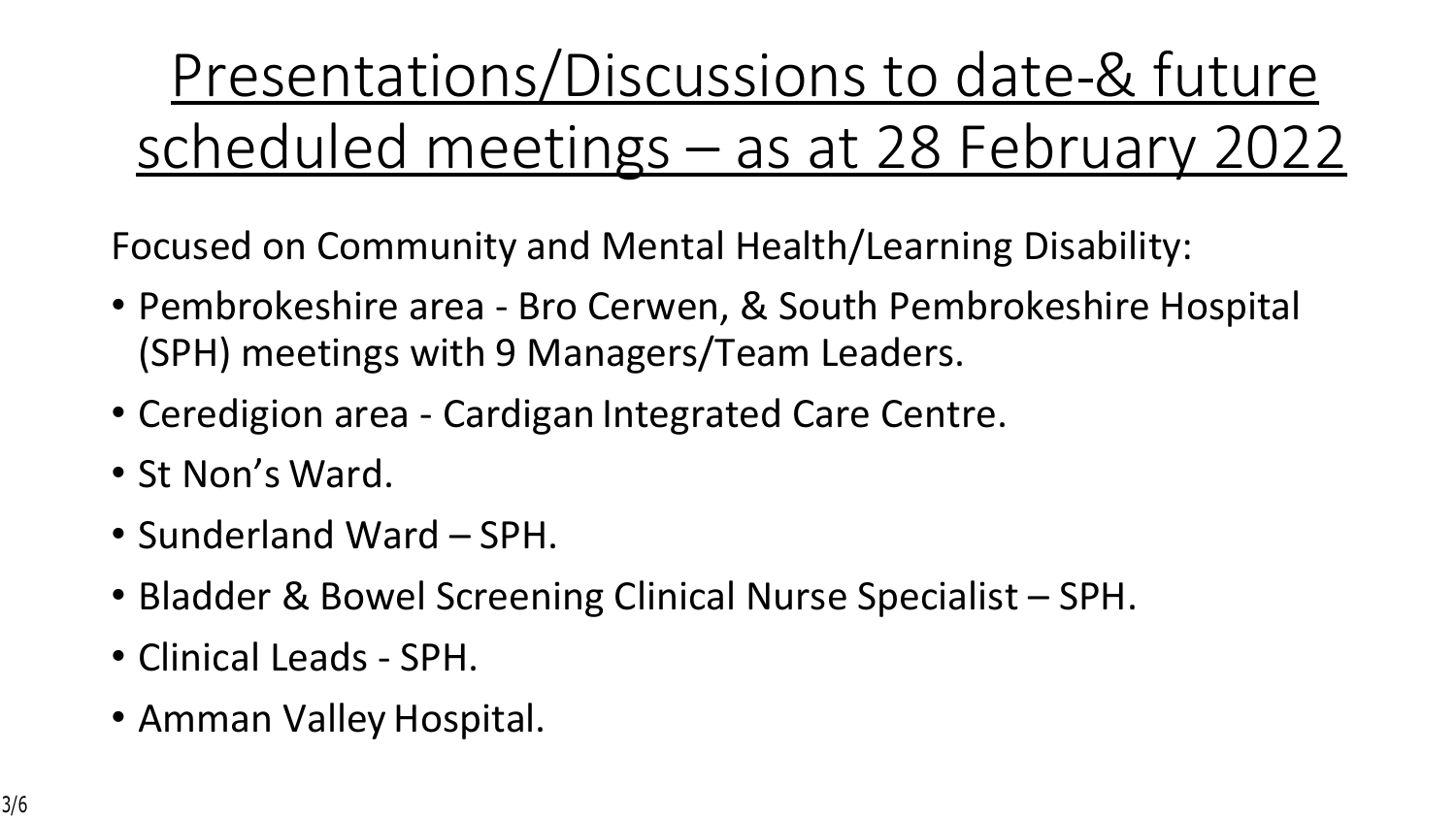## Feedback from Managers

- Very positive and grateful for the information provided so far.
- The 'pitch' of the presentation is suitable and relevant.
- Managers have requested repeat visits to other departmental Managers /Supervisors within their area.
- Substantial questions some about acceptance testing of medical equipment and particularly the Medical Device Management Policy (MDMP).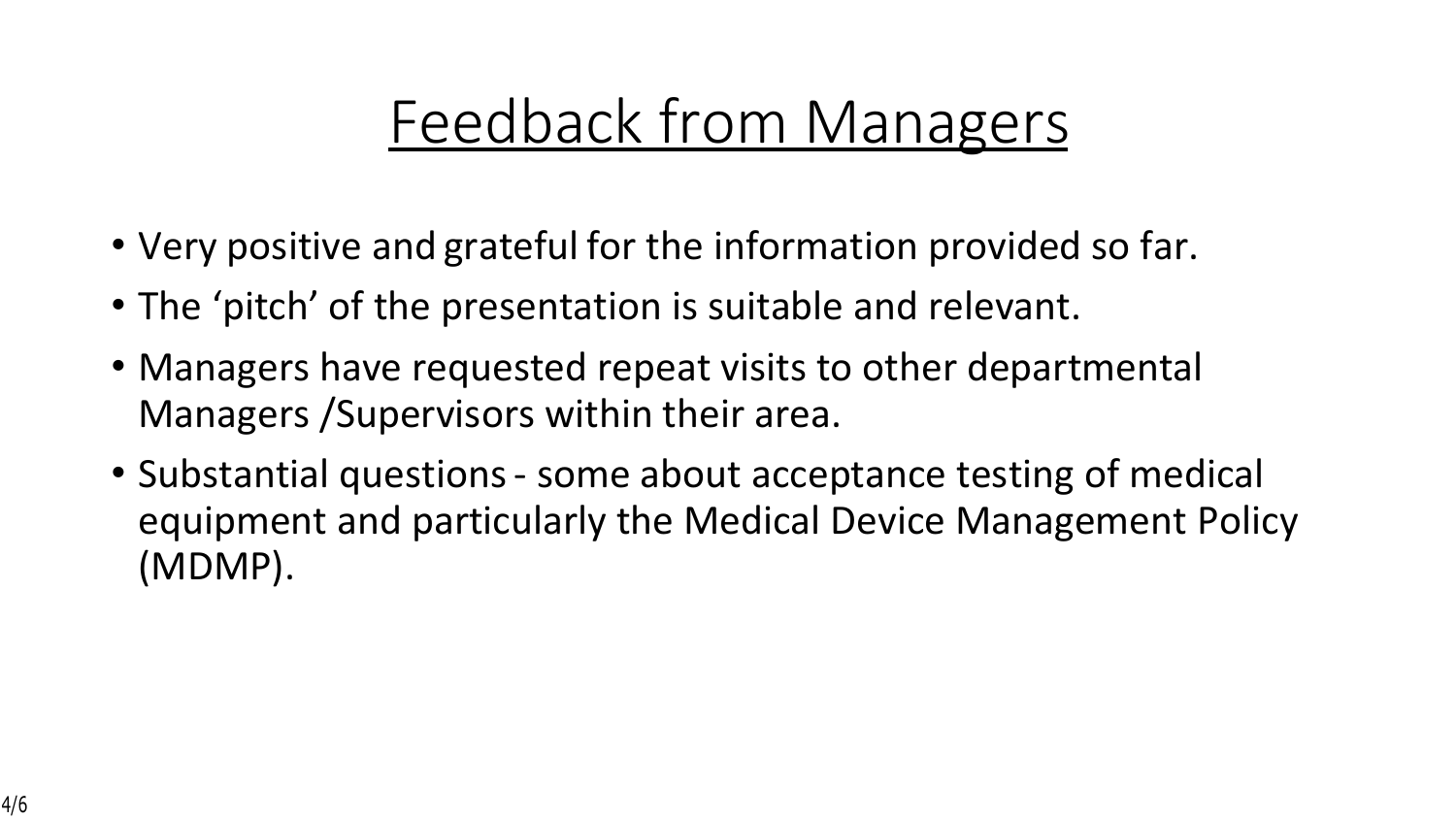#### Observations and Themes

- There does not appear to be the awareness of the MDMP that there should be – Managers have agreed that they will pursue theirs and their users responsibilities.
- Not a full understanding by some of the Clinical Engineering Department. Acceptance testing completed prior to equipment issue.
- Some good practice observed relating to visual inspections, however this is not consistent in all departments visited to date.